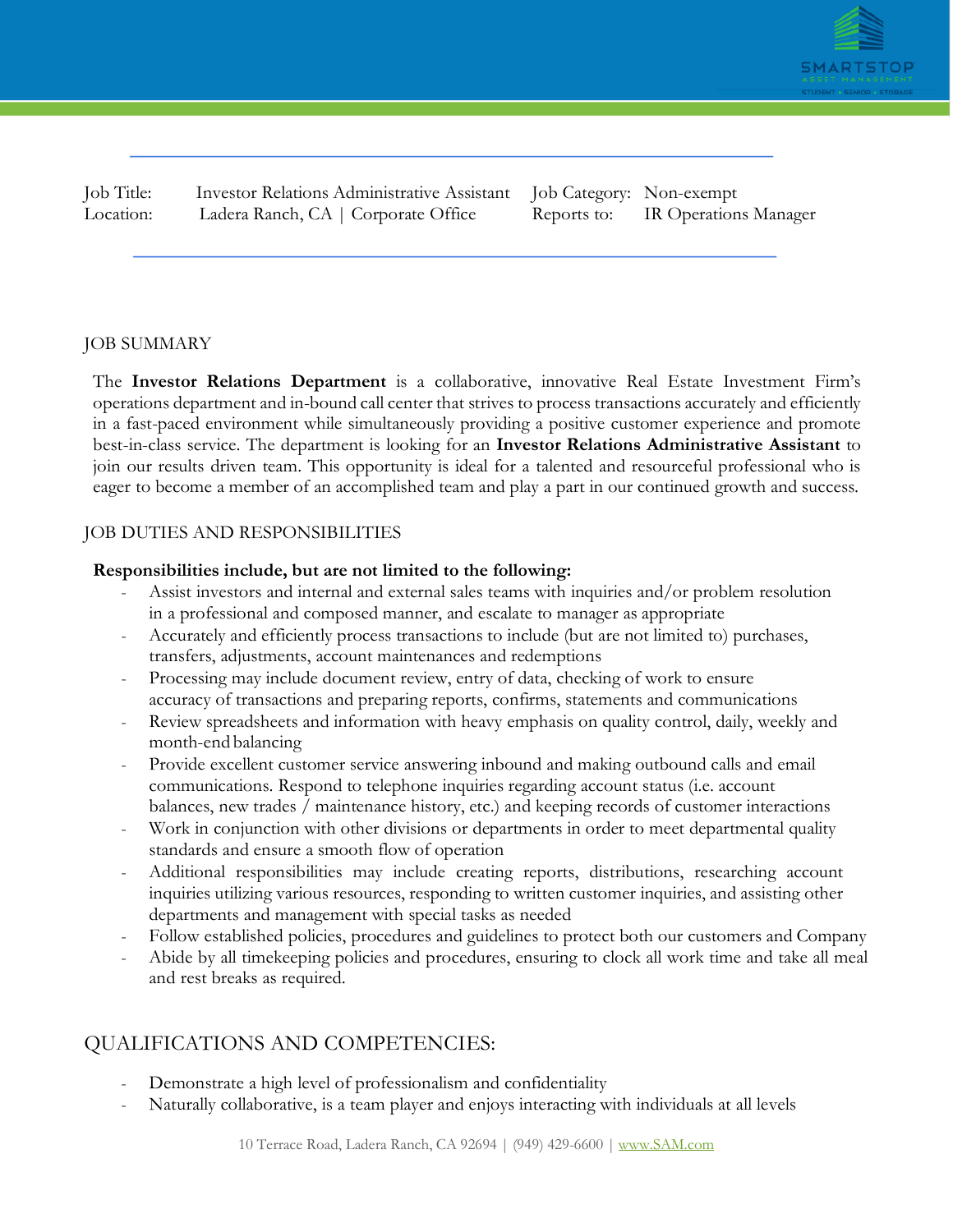

- Strong attention to detail, accuracy, and great time management skills
- Self-motivated, successfully multi-tasks, works well under pressure and responds to shifting priorities
- Excellent oral and written communication skills and has a desire to provide excellent service
- The ability to produce quality results in an efficient manner within tight timeframes and simultaneously manage several projects. Independently plan and conduct non-routine financial analysis/reporting projects
- Understand and apply financial analysis methodologies to achieve/produce a desired result
- 2-4 years of relevant experience at an investment management, wealth management, investment consulting, or financial services firm
- Experience in investor relations required
- Proficient computer skills, in Microsoft Word, Excel, Outlook/eagerness to learn new skills and software systems
- Prompt and consistent attendance

### PHYSICAL REQUIREMENTS

The physical demands described here are representative of those that must be met by an employee to successfully perform the essential functions of this job. SmartStop considers all individuals on an equal basis. Our policy is to employ the most qualified applicants. Reasonable accommodations will be made to enable qualified individuals with disabilities to perform the essential functions of this job.

- Able to sit, stand, walk and use hands and fingers to operate a computer keyboard, mouse, and telephone to talk and hear.
- Frequently sit and reach with hands and arms.
- Occasionally lift and/or move up to 20 pounds
- Able and available to work 32 to 40 hours per week on average.

SmartStop is committed to providing reasonable accommodations for candidates with disabilities in our recruiting process. If you need any assistance or accommodations due to a disability, please let us know.

#### DIVERSITY

SmartStop Storage Advisors LLC, is fully committed to diversity, equity and inclusion. We will not tolerate discrimination in employment, employment decisions, or in business dealings on the basis of race, color, creed, gender, gender identity, gender expression, transgender status, age, sex, sexual orientation, religion, disability, ethnicity, national origin, ancestry, citizenship status, veteran status, marital status, pregnancy, political affiliation, status as a parent or any other legally protected status. We believe in fostering an environment of inclusion, and seek contributors from all backgrounds to join our dynamic team. SmartStop is proud to be an Equal Opportunity Employer.

Disclaimer: This job description is only a summary of typical job requirements and is not an exhaustive or comprehensive list of all possible job responsibilities, tasks, or duties.